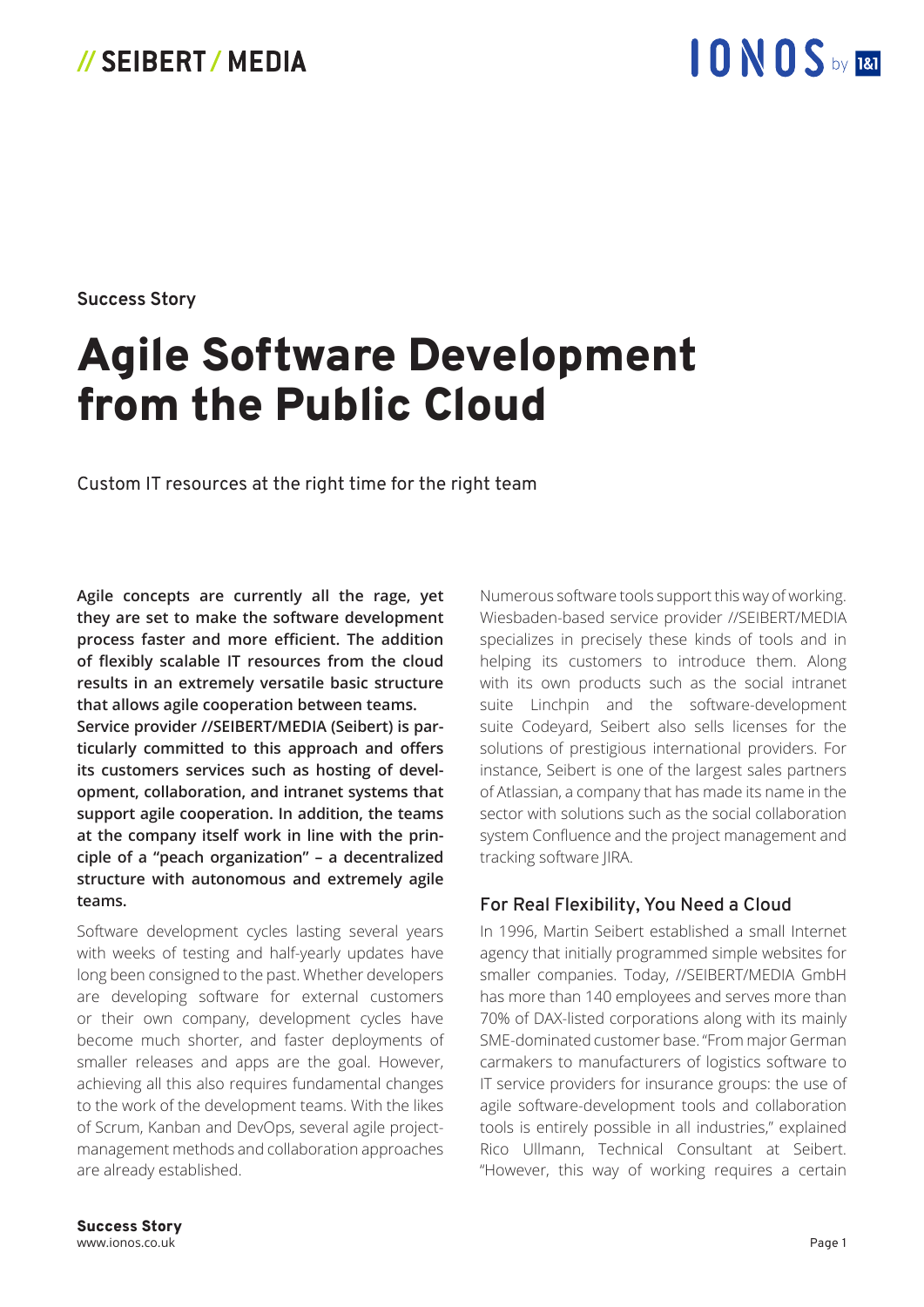## 10NOS by 180



degree of computerization and networking. There is a clear trend towards this."

Agile methods thrive on short decision-making channels and the flexible provision of resources. The latter is true in more ways than one: just as the teams are put together on a project-specific basis according to the necessary expertise, IT resources should also be able to expand or contract as required.

*"Agile working means not having to rely on rigid, predefined structures... The IT should be equally flexible. The team needs the resources as soon as work gets under way. The resources must be easily configurable and scalable, for example if the new app is to be tested. And it should also be possible to deactivate them again quickly when the project comes to an end without causing extra work and costs. There is no time for drawn-out procurement or approval processes here."*

#### **Rico Ullmann**  Technical consultant at Seibert

To be able to provide hosted solutions for its growing customer base without having to expand its own data centers, Seibert needed an infrastructure partner. "We checked out several Infrastructure as a Service providers to see if they met our requirements," said Rico Ullmann. After all, customers' expectations were high, especially with regard to data protection. To fully comply with the strict German data protection

regulations, Seibert conducted a focused search for an IaaS provider from Germany. This was because American providers are effectively subject to the data-protection provisions of the USA even if they operate their data center in Germany. Most are unaware of issues that affect German corporations when it comes to information security. Seibert opted for the Enterprise Cloud of IONOS: "Along with the location advantage, the Enterprise Cloud gives us the flexibility we need for data center configurations on unbeatable terms."

Seibert's understanding of infrastructure flexibility goes beyond the usual benefits of the cloud. The ability to add or deactivate resources as required is a minimum expectation for customers. "We aim to give our customers even more flexibility," said Rico Ullmann. "This means that every customer builds their virtual data center just how they need it – there are no predefined packages or minimum quotas.

The Data Center Designer from IONOS makes it possible to configure every technical unit individually – from CPU to RAM." The transition runs automatically here: customers that use Seibert tools log into the servers of the Enterprise Cloud almost immediately.

### **Don't Just Sell, Use As Well**

As well as helping its customers to achieve greater agility, Seibert is hugely committed to living out this concept itself: the company is just completing a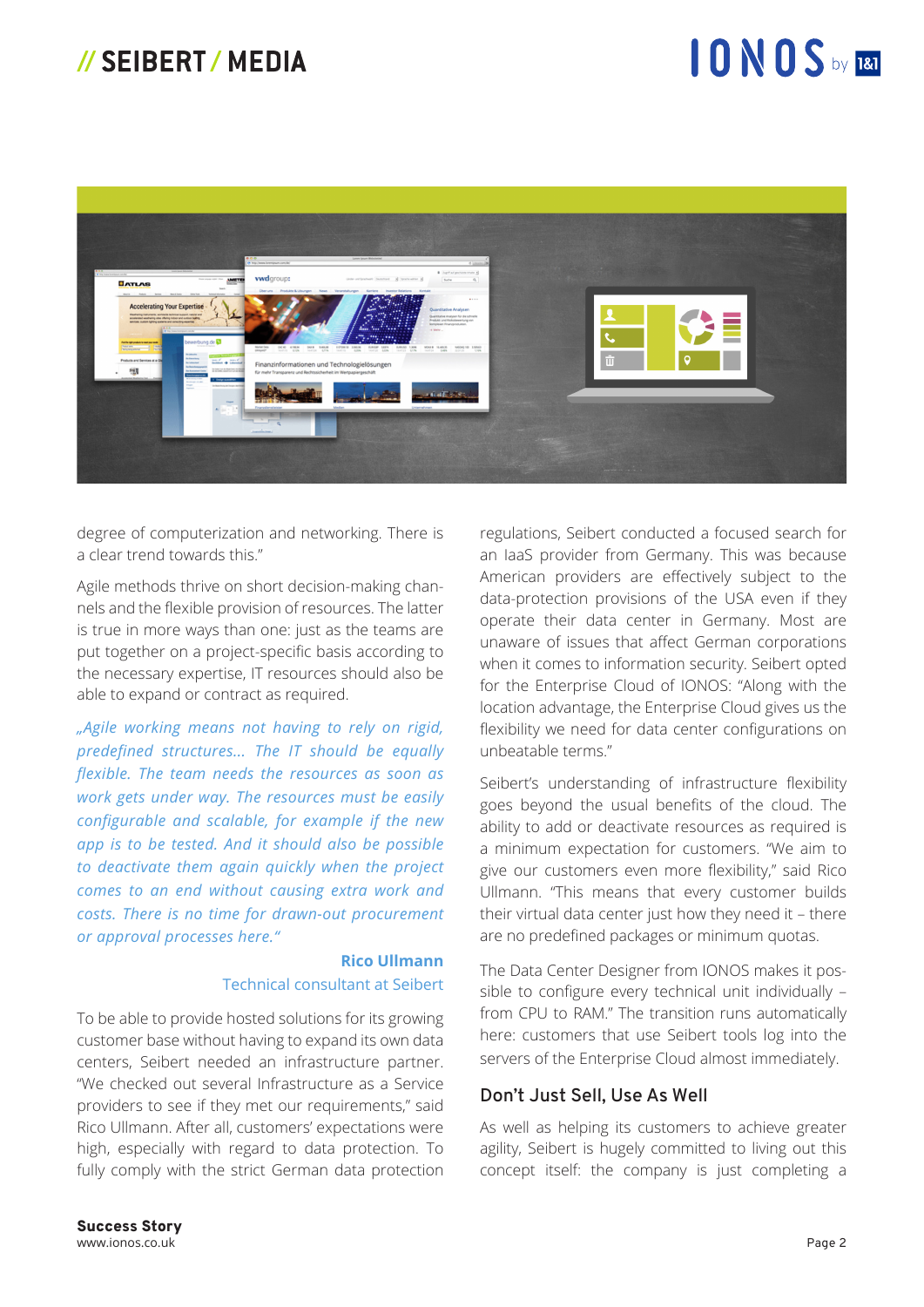# 10 NOS by 181

restructuring as a "peach organization." This type of corporate structure promises closer proximity to the market since the decision-making channels flow from the outside to the inside here – from the market into the company. In flat hierarchies, the teams work on a largely autonomous basis in interconnected cells, enabling them to develop more freely and act in a more customer-specific way.

If teams are to set up and implement projects independently, they also need to be able to build up the requisite infrastructure quickly and easily. Therefore, Seibert is now also making increased use of the cloud infrastructure services offered by IONOS. "Ultimately, the same factors apply to us as to our customers," pointed out Rico Ullmann. "We need custom IT resources that are available as and when required.

We still have two data centers of our own, principally for our own Atlassian applications, CMS and our website. But operation costs us too much time and money, not to mention expansion. In the medium term, we will move right over to the public cloud."

In the Enterprise Cloud the usage of IT resources is calculated based on actual utilization – to the minute.

A cost calculator gives an advance indication of how much scaling would cost. That way, maximum benefit can be derived from a predefined budget through appropriate management of resources.

#### **Transparent Communication**

Agile teams work quickly and flexibly, reorganize themselves as required, and want to be able to access technical aids such as IT infrastructure as quickly and easily as possible. Much communication is required in order to ensure organized operations under these conditions.

*"This does not only apply to our work here in-house... It's a great help to us if our service providers work in the same way. IONOS communicates very openly, for example regarding new features of the Data Center Designer, the product roadmap, or planned improvements to the APIs. This type of transparency is hugely valuable to us."*

> **Rico Ullmann**  Technical consultant at Seibert



### **Can we help you write your own success story?**

We've already helped countless of other businesses in various industries do just that. Learn how the cloud can help you reach your business goals. If you're interested in unlocking your firm's potential and ensuring that your business remains future-proof, get in touch with us. Our cloud consultants are happy to offer expert advice and will demonstrate how shifting your IT to the IONOS Enterprise Cloud will best equip you to meet the challenges of a digital future.

Call or email us to learn more Tel: +44 333 336 2984 E-Mail: enterprise-cloud@ionos.co.uk